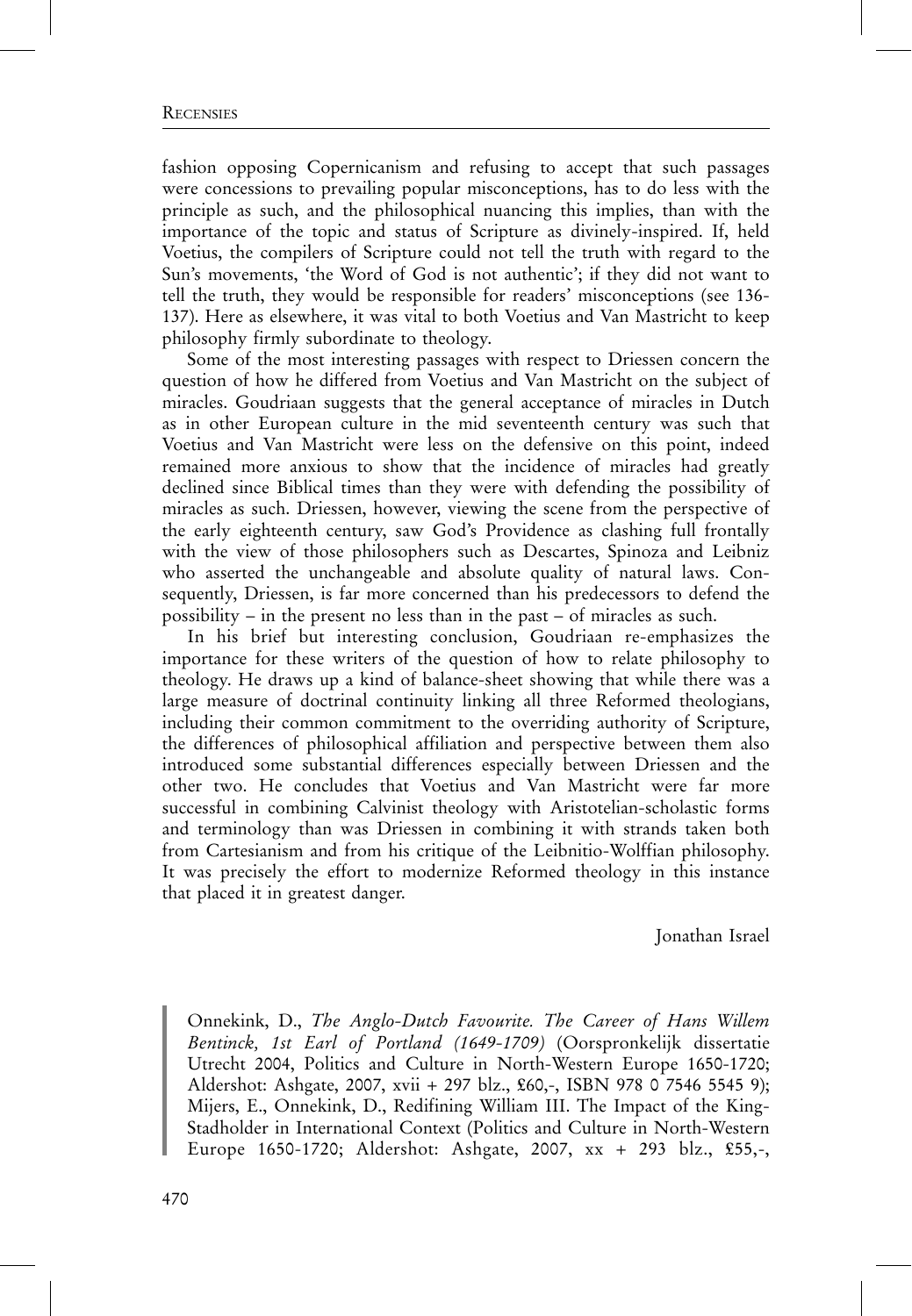ISBN 978 0 7546 5028 7).

David Onnekink's Anglo-Dutch Favourite is a well-written, extremely competent study less of the life and career of Bentinck as such than of his role in the making of William III's career and major decisions, and as such is extremely welcome, filling a notorious gap in the literature and in our historical knowledge. The nature and exact forms of Anglo-Dutch collaboration and interaction during the years 1689-1702 when there existed in the world something like an Anglo-Dutch imperial complex, or multiple monarchy, have, as the author points out in his introduction, hardly ever been studied even to a minimal extent let alone fully investigated. As the most important of William III's 'Dutch' personal advisers, Bentinck's political and diplomatic career certainly provides an ideal vantage-point from which to begin filling the lacuna.

Accordingly, besides providing an excellent account of the system of 'favouritism' and informal advisers at William's court at The Hague, before 1688, the book supplies a great deal of new information about William III's international negotiations and diplomacy and especially about his complex dealings with the German states and the British aristocracy. His discussion of the religious factor in William III's and Bentinck's statecraft is nuanced and sensitive, and he convincingly shows that Bentinck was a more serious bearer of a distinctively Dutch Protestant ideology than the Prince himself probably was. At the same time he leaves the reader under no illusions as to Bentinck's cold, dry and intellectually-limited personality. A particularly valuable aspect of this study is the detailed and often innovative account of Bentinck's key role in Scottish and Irish affairs during the early 1690s and of Bentinck's success in integrating himself and his children into the English aristocracy. Very interesting and significant also, is his analysis of Bentinck's views on common Anglo-Dutch military strategy during the war against France from 1688 down to 1697 and how these differed from those of the king's English ministers, betraying what might justly be called a certain 'pro-Dutch bias' with a particular focus on the campaigns in the southern Netherlands.

The author has certainly succeeded in showing, on the one hand, as he puts it, that Bentinck played a key co-ordinating role in William's government of his four 'realms' in the 1690s and, on the other, how and why, to many or most of the English aristocracy and wider public he embodied what they saw as the evils of the Williamite settlement. In Britain he became and remained strikingly unpopular. There is a clear sense in which Bentinck's career and person personified Anglo-Dutch developments in the crucial decade after 1688. However, I do not myself think the author has substantiated his claims in one significant respect – his working towards what he suggests is a major reorientation in our understanding of the Dutch role in the Glorious Revolution of 1688-1689.

Here, he begins by saying that 'to date, no satisfactory analysis of Dutch strategic considerations in 1688 has appeared' and that his aim is to re-orientate our interpretation by showing, in particular by reference to developments in Germany, how we can 'situate the decision to invade England within a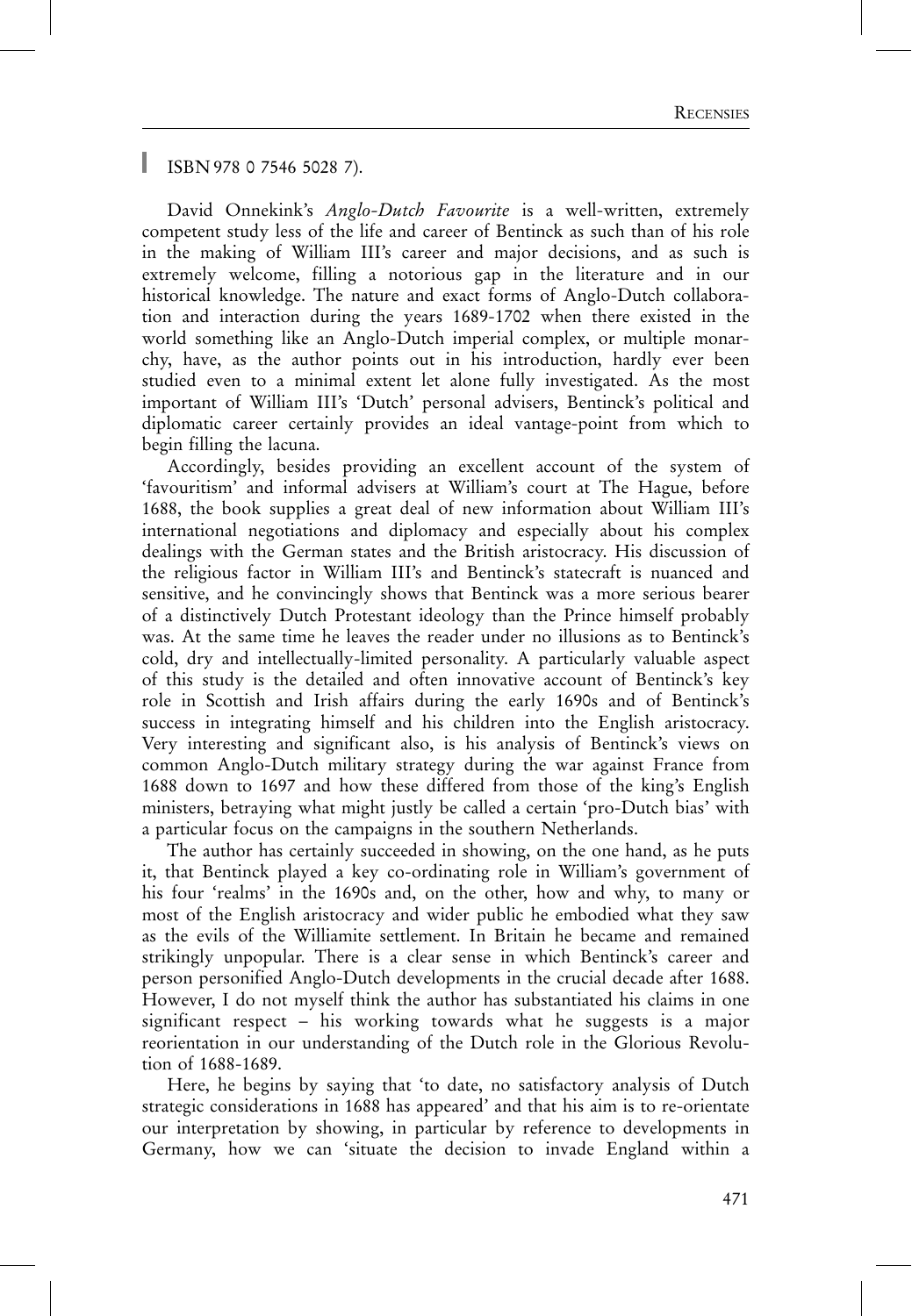sequence of interlocking international and domestic events that can provide some explanation for Dutch policy' (37-38). But the relevance and intricacies of the Cologne affair, in 1688, which he emphasizes are by no means so ignored as he suggests and what he finally comes up with merely confirms the earlier view that emerged, through scholarly debates connected with the Tricentenary celebrations in the late 1980s and early 1990s, that the point of the invasion of England, endorsed by the Amsterdam burgomasters and States of Holland in a series of secret decisions and resolutions, was to counter French military power in continental Europe and Louis XIV's use of France's ports and maritime power to damage Dutch trade. Indeed, the author is to be criticized, I would suggest, for allowing the inevitable military-courtly bias of any study of Bentinck to lead him to greatly underrate the overall importance of maritime and commercial considerations in the minds of Holland's regent patriciate as a factor in the making of Dutch policy in 1688.

The essays collected together in the volume edited by Esther Mijers and David Onnekink and also published by Ashgate in 2007 began life as a conference on William III's impact on political and cultural life viewed in international context held at Utrecht in December 2002. The collection focuses on trying to clear up the many mystifying and unresolved problems connected with interpreting William's career, impact and achievements. The introduction is jointly written by Mijers and Onnekink and explains the character and scope of these abiding difficulties briefly but effectively. The volume seeks to advance our knowledge of the overall picture by re-examining William's reign in both the Netherlands and the 'three kingdoms' of England, Scotland and Ireland using an ambitious comparative approach and the resources of art history, history of political thought, and book history as well as the usual methods of political, diplomatic and general history.

The chapters on the more strictly political, diplomatic and institutional side of the story, by Simon Groenveld, William A. Speck, Wout Troost (on Ireland), John Stapleton on the military organization of the new multiple monarchy, John Rule on the 'Partition treaties' of 1698-1700, Olaf Mörke on the Stadholder's court, and also those on William III and the Dutch Reformed Church, by Frits Broeyer, and on court propaganda by Tony Claydon, it has to be said, contain relatively little that is new and tend to restate already wellaired perspectives rather than open up fresh approaches, though it is also fair to say that Stapleton's essay is a most useful summary of recent research (much of it in Dutch) on William's army reforms and generally on the military and strategic aspects of the story.

Perhaps particularly worrying in Simon Groenveld's essay are the indications that the traditional Dutch historiographical tendency to minimize the extent of the political and institutional break in 1672, with the downfall of the De Witt regime and the restoration of the stadholderate continues here, even though the reader, on the evidence given in other parts of the volume, and in Onnekink's study of Bentinck, might well be forgiven for wondering whether in fact the new regime introduced by William III with its court favourites and 'agents' designed to subvert the power of the city governments and the States of Holland did not amount to a much more fundamental break and the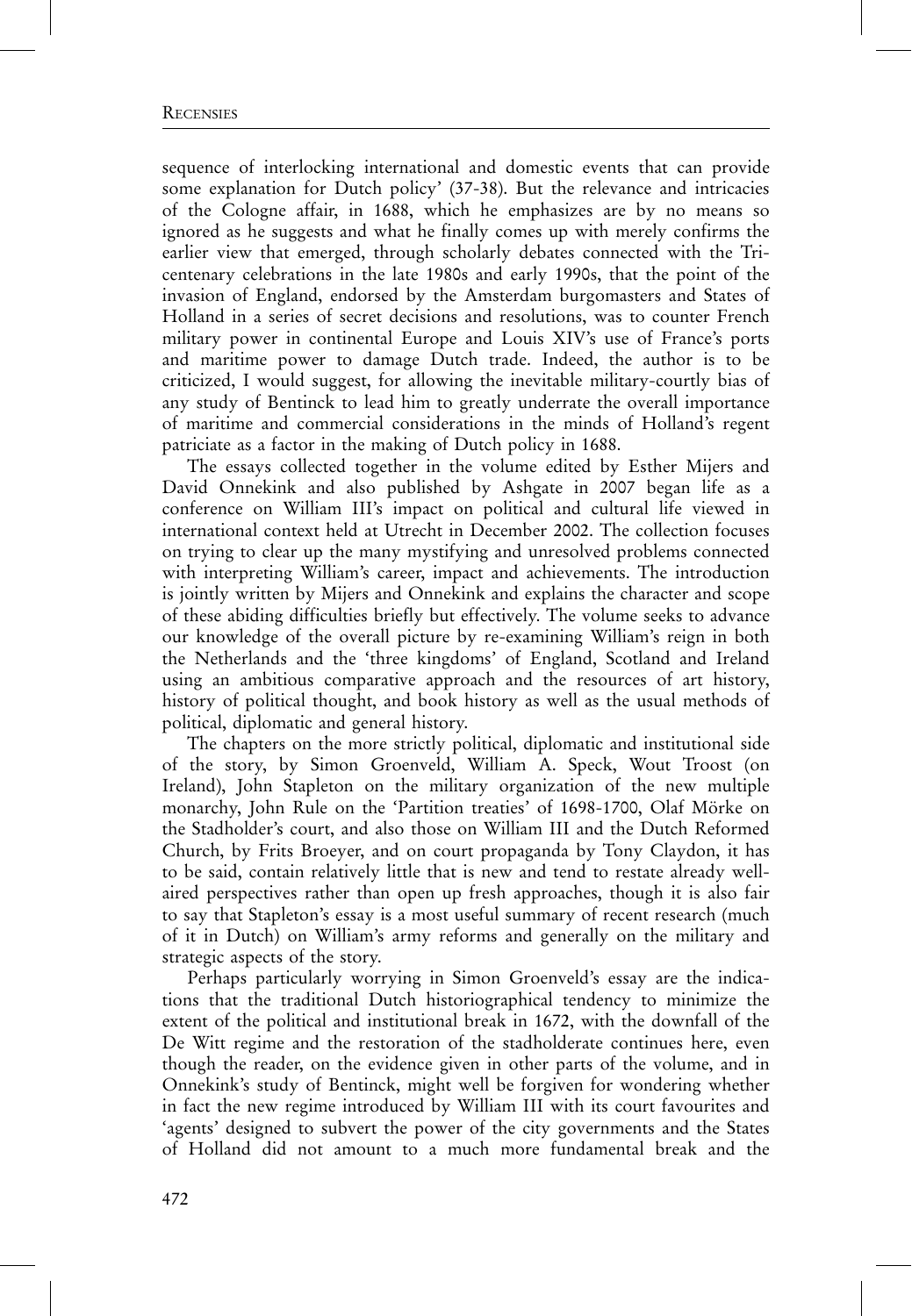creation of a true aristocratic-court-military complex which largely replaced the republican machinery of the previous regime. Strangely enough, nowhere in this volume is there an essay which seeks to reconsider and reinterpret the Glorious Revolution, the pivotal and decisive event in the story.

A controversial and rather objectionable remark in Speck's essay occurs as part of his rebuke to those 'historians' who speak of a Dutch 'occupation' of London in 1688-1690. He agrees that on entering London, in December 1688, William sent away all the English regiments in the capital 'not least because English soldiers were rightly suspected of Jacobite sympathies' and that much of the population remained loyal to James and ambivalent, but nevertheless objects to the notion that London was 'occupied' by the Dutch army that encamped in Hyde Park and strategic points all around the city and protests that 'to talk of their deployment in London as occupying forces is to draw grotesque analogies with the Nazi invasions of European countries' (40). This is not the usual language of criticism, or charge of inaccuracy, that historical colleagues level against each other. It is understandable of course that the idea that William III 'invaded' England in 1688, though this is precisely what James II himself claimed, offends a long tradition of self-perception predominant in British culture and historiography. It is also true that William III had no wish for it to be said that he 'owed his crowns to Conquest'. But that is not the same as actually not owing them to Conquest. Moreover, if bringing an uninvited foreign army, under foreign commanders who spoke little or no English, into a neighbouring country's capital and securing all the strong points by military force is not an 'occupation' what then is it? Innumerable European cities are routinely spoken of by historians as having been 'occupied' by invading or marauding armies in early modern times, not least Utrecht and the cities of Gelderland and Overijssel by the – on the whole fairly wellbehaved – French, in 1672, without anyone complaining about historians' introducing grotesque distortion by conjuring up images of 'Nazi invasions'.

It is thus arguably the essays approaching William III's impact from less familiar angles and dealing with hitherto little-studied aspects of the subject that are the essays in this volume which can most aptly be said to be 'redefining William III'. In the essay on Dutch republican defenses of the Glorious Revolution and in particular, Ericus Walten, Martin van Gelderen, agrees that Walten was rather radical in his views about religion, the Church and on the perniciousness of 'superstition' but argues that 'Walten went out of his way to deny that he favoured republican government, rejecting the view that monarchy should be banned' (153). Van Gelderen concludes that Walten's work raises 'important questions about how the development of radical reflections on the relationship between theology and philosophy were related to innovations in political thought' and shows what some of these are. Likewise, Charles-Edouard Levillain provides a most innovative and stimulating analysis, in part a study of French Catholic anti-Williamite propaganda but also much more than this, of the image of William III as a 'Cromwell Redivivus', in the cultural and propaganda life of the time. He uses his analysis convincingly to bring out and stress the 'paradoxical nature of William III's constitutional position after the Glorious Revolution'.